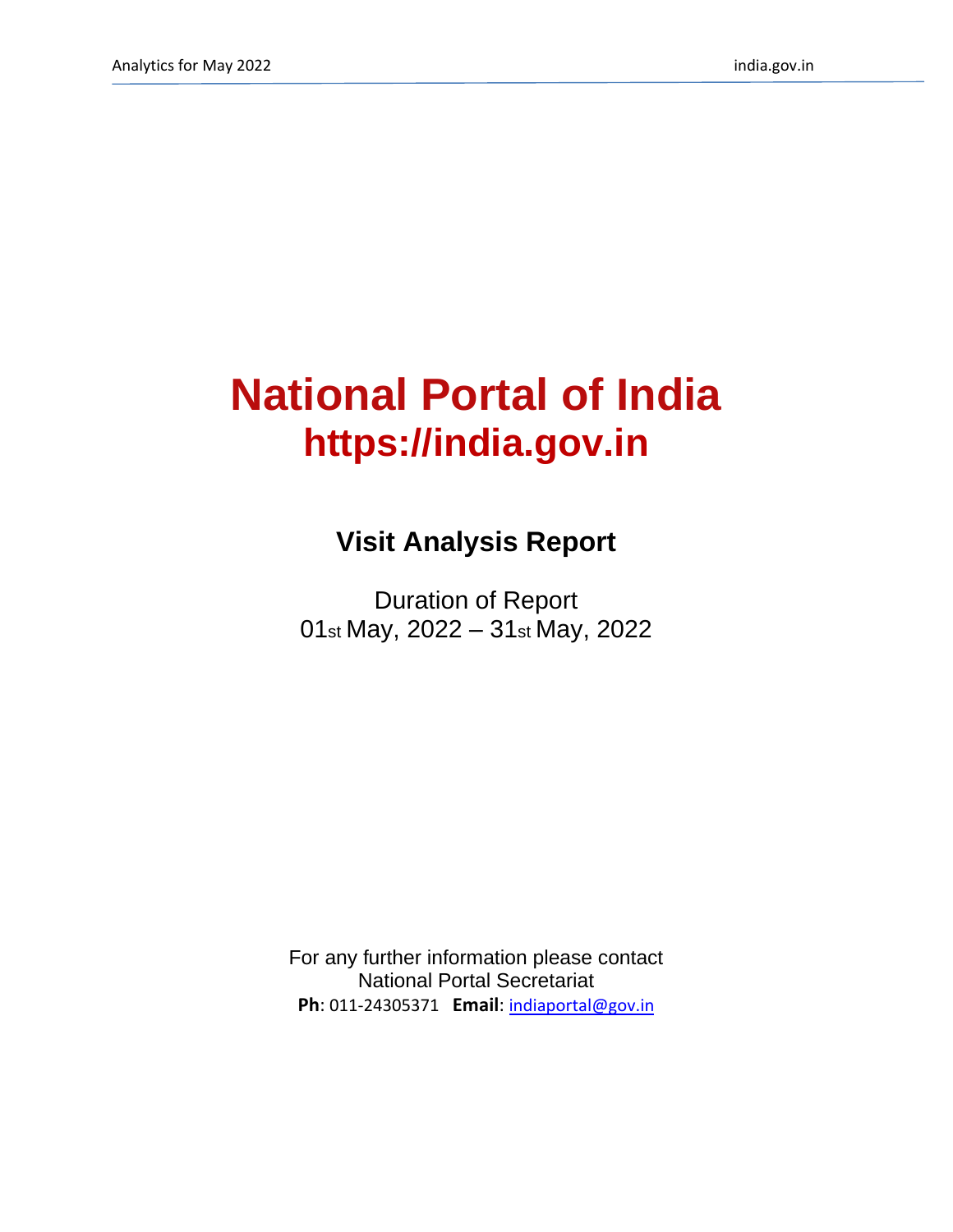#### Visitors Dashboard

The data below summarizes the visitor patterns on National Portal of India

| <b>Visitor Summary</b>           |         |  |  |  |
|----------------------------------|---------|--|--|--|
| <b>Average Visitors Daily</b>    | 79734   |  |  |  |
| <b>Average Pages per Session</b> | 1.7     |  |  |  |
| <b>Visitors</b>                  | 2471748 |  |  |  |
| <b>New Visitors</b>              | 2257632 |  |  |  |
| <b>Returning Visitors</b>        | 422810  |  |  |  |
| Pageviews                        | 5007185 |  |  |  |

#### Content of Interest

The data below gives a sense of the content that has engaged visitors of National Portal of India.

| Page                                                               | <b>Pageviews</b> | <b>Unique</b><br><b>Pageviews</b> |
|--------------------------------------------------------------------|------------------|-----------------------------------|
| /my-government/whos-<br>who/council-ministers                      | 231901           | 173578                            |
| /my-government/whos-<br>who/chief-ministers                        | 160673           | 122575                            |
| /spotlight/government-e-<br>marketplace-procurement-<br>made-smart | 92573            | 77575                             |
| /user/register                                                     | 101522           | 55134                             |
| /user/login                                                        | 71420            | 40132                             |
| /my-government/                                                    | 59451            | 44708                             |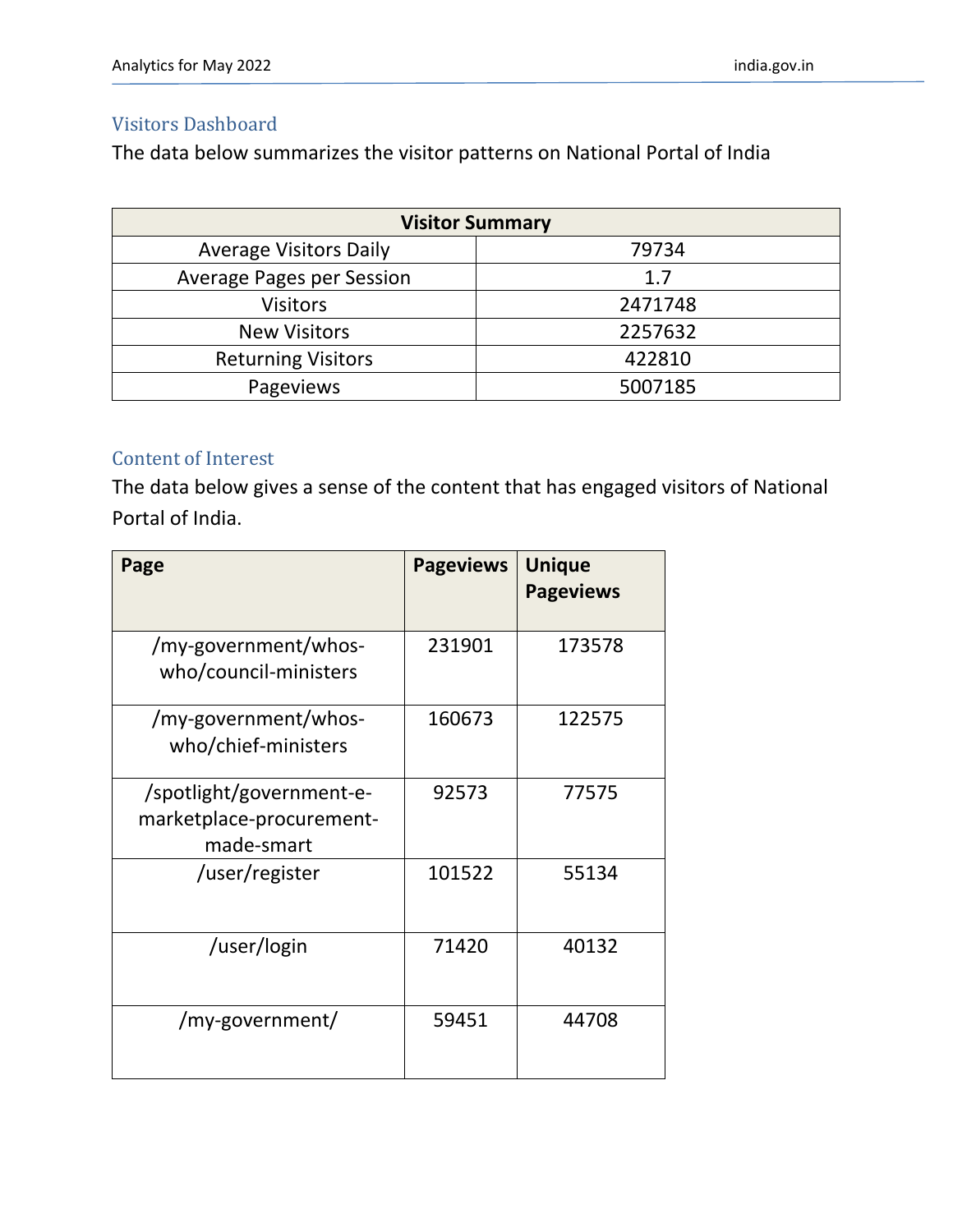| Page                                                               | <b>Pageviews</b> | <b>Unique</b><br><b>Pageviews</b> |
|--------------------------------------------------------------------|------------------|-----------------------------------|
| /my-government/whos-<br>who/governors                              | 52789            | 41211                             |
| /spotlight/pm-street-vendors-<br>atmanirbhar-nidhi-pm-<br>svanidhi | 32773            | 24794                             |
| /my-government/schemes                                             | 41278            | 32171                             |
| /my-government/constitution-<br>india                              | 41895            | 36815                             |

#### Devices used

The data below gives an overview of the devices used to access the National Portal of India.

| <b>Device Category</b> | <b>Users</b> | <b>New Users</b> |
|------------------------|--------------|------------------|
| Mobile                 | 1915464      | 1761283          |
| Desktop                | 533450       | 479535           |
| Tablet                 | 19109        | 17706            |



**Devices used to access NPI – 73.8% Mobile, 25.3% Desktop, Remaining - Tablet**